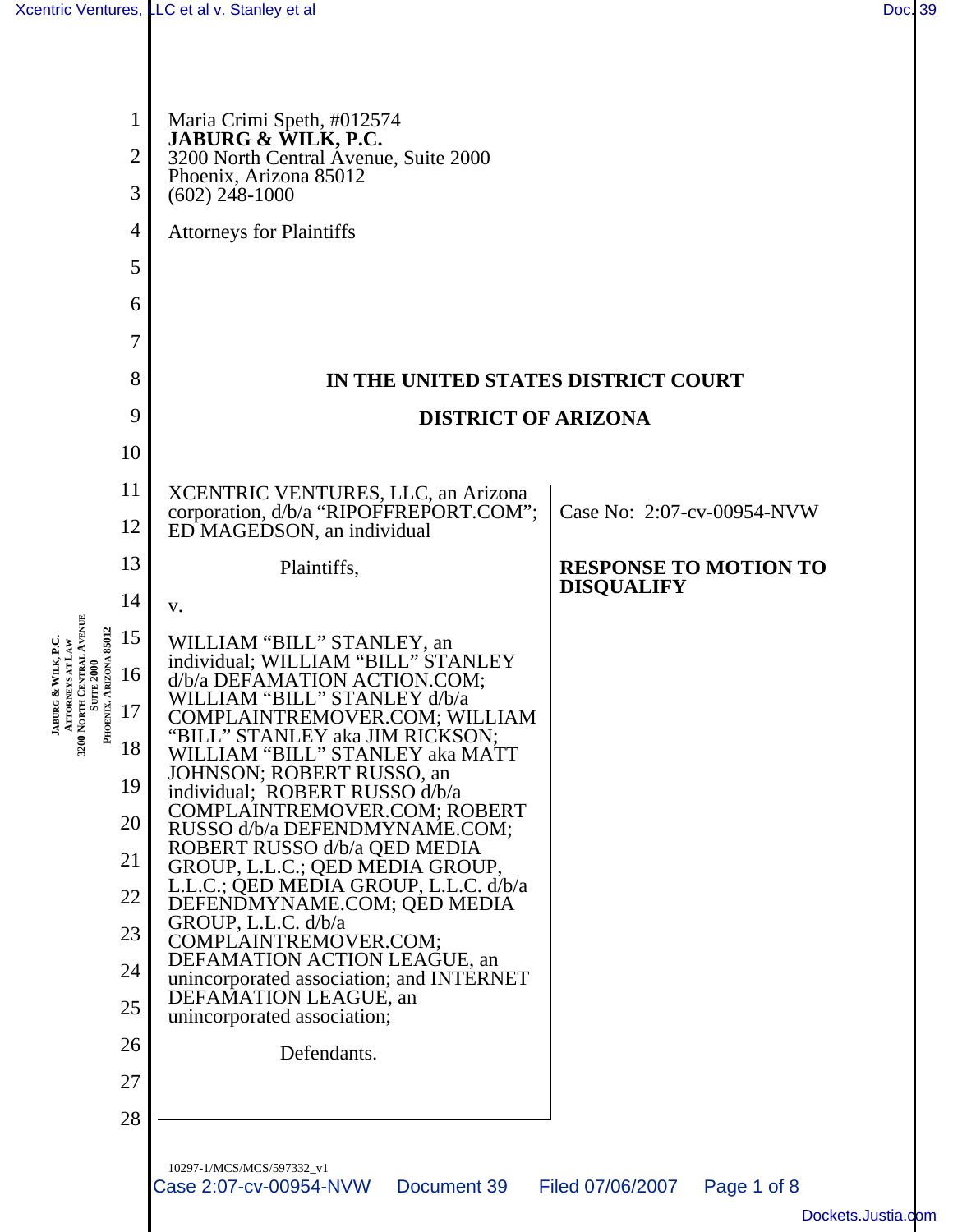3 4

5

6

7

1

2

ROBERT RUSSO, an individual; QED MEDIA GROUP, L.L.C., a Maine limited liability corporation, Counterclaimants, v. ED MAGEDSON, an individual, Counterdefendant.

8 9 10 Plaintiffs respectfully request that the Court deny The QED Defendants' Motion to Disqualify Plaintiffs' counsel. The QED Defendants' do not have standing to raise the issue and the continued representation does not violate the Rules of Professional Conduct.

11

 $12$ 

13

14

15

16

17

**JABURG &**

**3200**

**NORTH CENTRAL** 

**SUITE 2000 PHOENIX, ARIZONA 85012**

PHOENIX. ARIZONA 85012

**AVENUE**

**WILK, P.C. ATTORNEYS AT LAW**

18

#### **I. INTRODUCTION**

This motion is an ironic attempt to use the Court to accomplish what Defendants' tortious conduct has not – interference with Plaintiffs' relationship with their attorneys. Defendants have announced to the world that their goal is to cause all of Xcentric's service providers to refuse to do business with Xcentric. Without service providers, Xcentric can not survive in business. Unfortunately, Defendants' tactics have succeeded in alienating numerous internet service providers. Fortunately, Defendants' tactics have not succeeded in alienating Plaintiffs' counsel. Yet, Defendants are once again attempting to interfere with Xcentric's relationship with its counsel.

20

19

# 21

22

23

26

### **II. MS. SPETH'S STATUS AS A WITNESS DOES NOT REQUIRE WITHDRAWAL**

Arizona ethics rule, ER 3.7 provides as follows:

24 25 (a) A lawyer shall not act as advocate at a trial in which the lawyer is likely to be a necessary witness unless:

(1) the testimony relates to an uncontested issue;

27 28 (2) the testimony relates to the nature and value of legal services rendered in the case; or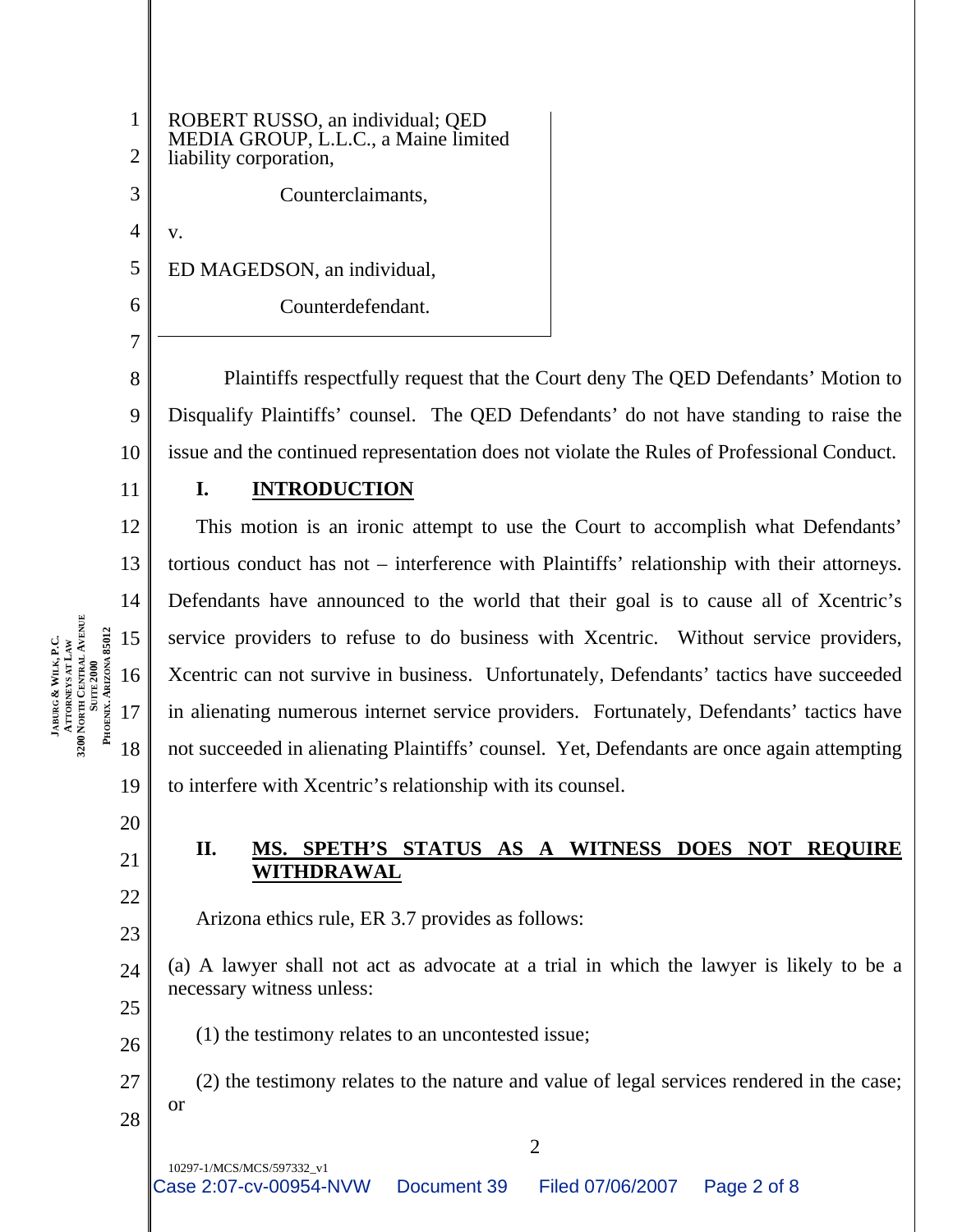2 3

4

5

6

7

8

9

10

11

12

13

14

15

16

17

**JABURG &**

**3200**

**NORTH CENTRAL** 

**SUITE 2000 PHOENIX, ARIZONA 85012**

PHOENIX. ARIZONA 85012

**AVENUE**

**WILK, P.C. ATTORNEYS AT LAW**

18

19

20

21

22

23

24

25

26

1

(3) disqualification of the lawyer would work substantial hardship on the client.

(b) A lawyer may act as advocate in a trial in which another lawyer in the lawyer's firm is likely to be called as a witness unless precluded from doing so by ER 1.7 or ER 1.9.

Nothing in Rule 3.7 prohibits a lawyer from acting as counsel for pre-trial proceedings and Rule 3.7 expressly permits other lawyers in the firm to act as advocates even if one member of the firm is a witness. Moreover, the entire rule contains an exception where disqualification would work substantial hardship on the client.

Rule 3.7 is designed to avoid confusion by the trier of fact during an actual trial.

The comment to Rule 3.7 explains:

The tribunal has proper objection when the trier of fact may be confused or misled by a lawyer serving as both advocate and witness. The opposing party has proper objection where the combination of roles may prejudice that party's rights in the litigation. A witness is required to testify on the basis of personal knowledge, while an advocate is expected to explain and comment on evidence given by others. It may not be clear whether a statement by an advocate-witness should be taken as proof or as an analysis of the proof.

Plaintiffs do not dispute that there is a potential that Ms. Speth may testify at trial. That can be determined by the parties and the Court shortly before trial. If it appears that she will actually be called as a witness, Plaintiffs will determine whether they believe they will suffer substantial hardship if another attorney in her firm acts as an advocate. If so, Plaintiffs will seek leave pursuant to ER 3.7 (a)(3) for her to proceed in both capacities. Those issues need not be determined until shortly before trial. Importantly, regardless of the outcome of those decisions, the law firm of Jaburg & Wilk, P.C. may ethically

3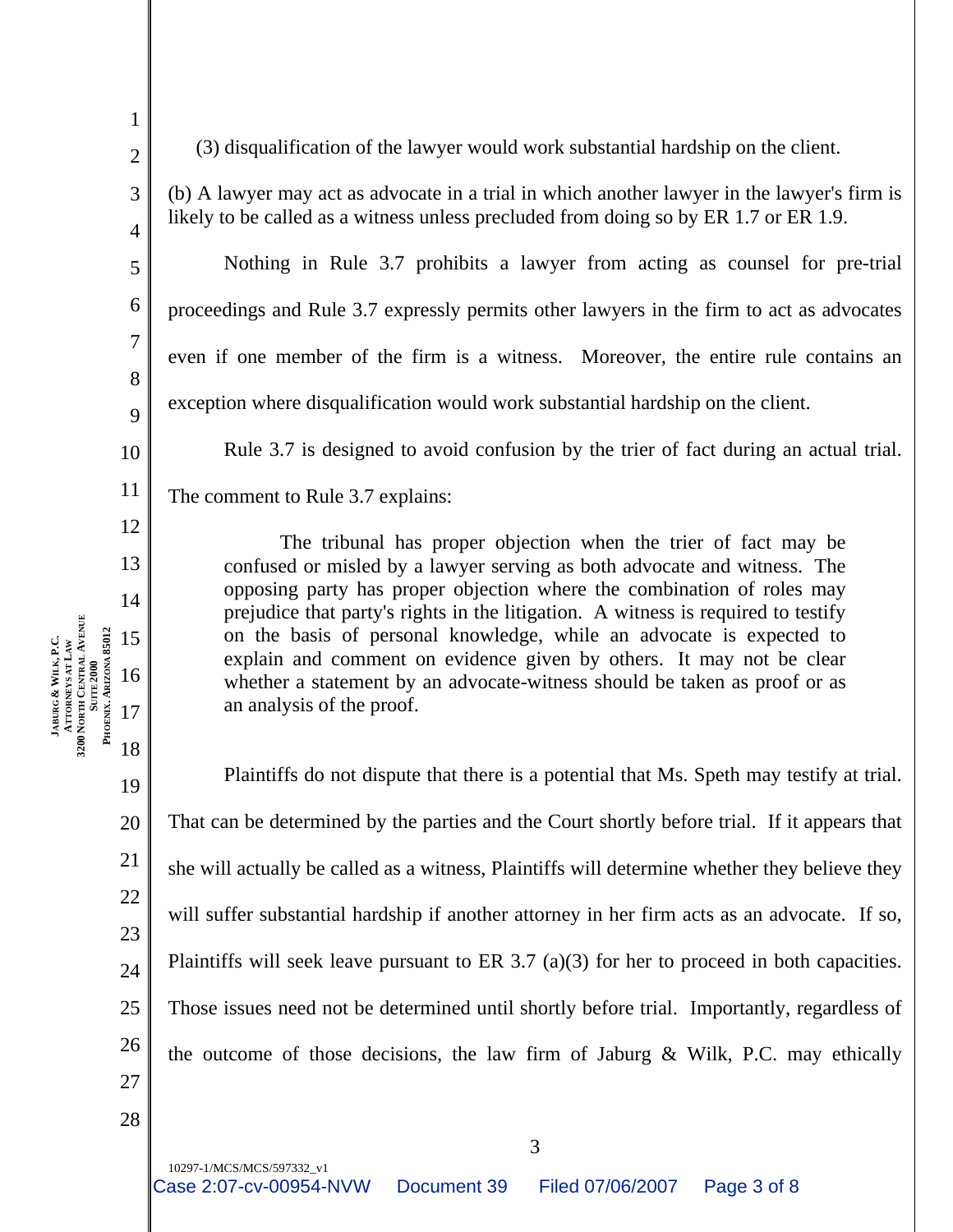8

9

10

11

12

13

14

19

20

21

22

23

24

25

26

27

28

1

trial.

There is no support for Defendants' position that ER 3.7 requires disqualification of the entire law firm or that ER 3.7 applies to pre-trial proceedings.

continue to represent Plaintiffs whether or not Ms. Speth herself acts as an advocate at

## **III. CONFLICT OF INTEREST**

#### **a. Defendants Do Not Have Standing**

It is incredibly disingenuous for Defendants to purport to be looking out for Plaintiffs' best interests. If Defendants truly thought that representation by Jaburg & Wilk, P.C. was detrimental to Plaintiffs' best interests, they would not incur legal fees to sever that representation. Rather, they would quietly cheer.

Defendants seek disqualification solely because Defendants seek a tactical advantage and hope to force Plaintiffs to incur substantial costs in educating a new firm. Defendants also seek a weaker target that will cave to their threats and reputational assault rather than remain loyal to its client.

Defendants cite ER  $1.7(a)(2)$  and ER  $1.8(i)$  – two ethic rules designed to protect clients, not opposing parties. Ed Magedson, in his own words, has submitted a declaration demonstrating that he does not feel the need to be protected from his counsel. (Exhibit "A").

The Preamble to the Arizona Rules of Professional Conduct "warns that 'the purpose of the Rules can be subverted when they are invoked by opposing parties as procedural weapons.' Pmbl. ¶ 20, Ariz. R. Prof'l Conduct. Thus, the rules of professional responsibility are for ethical enforcement and are not designed to be used as a means to disqualify counsel." *Amparano v. ASARCO, Inc.* 208 Ariz. 370, \*376, 93 P.3d 1086, \*\*1092 (Ariz.App. Div. 2,2004)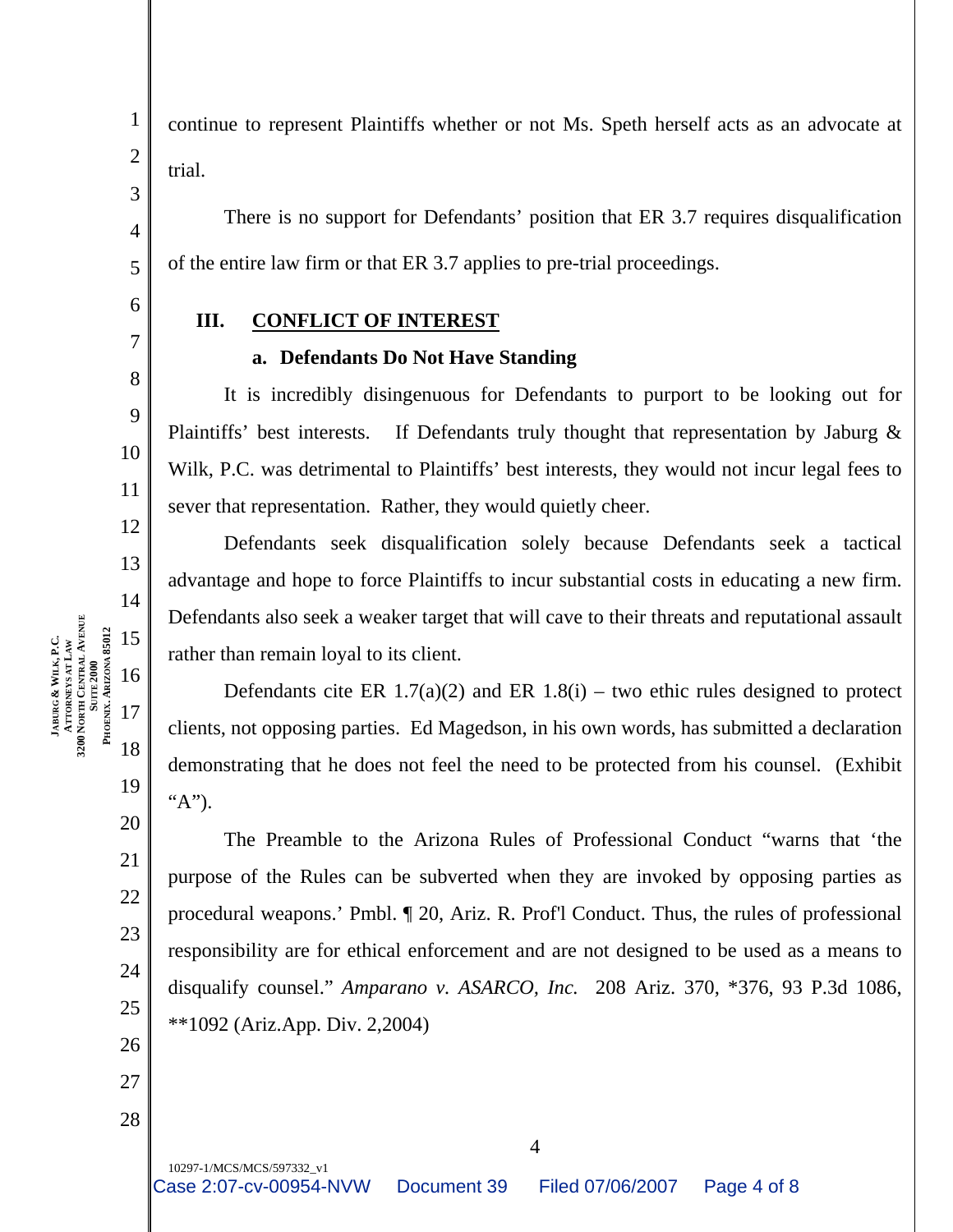"Only in extreme circumstances should a party to a lawsuit be allowed to interfere with the attorney-client relationship of his opponent." *Alexander v. Superior Court In and For Maricopa County,* 685 P.2d 1309, 1313 (Ariz.1984).

4 6 Arizona courts have also advised reviewing courts to "view with suspicion" motions by opposing counsel to disqualify an attorney based upon a purported conflict of interest. *Villalpando v. Reagan,* 121 P.3d 172, 175 (Ariz.App.2005) (quoting *Gomez v. Superior Court,* 717 P .2d 902, 905 (Ariz.1986)).

8 9 10 11 12 13 14 19 This Court has recognized that it is the minority rule that even allows a non-client party to move to disqualify the opposing party's counsel on the grounds of conflict of interest and that neither the neither the United States Supreme Court nor the Ninth Circuit Court of Appeals has addressed whether the standing doctrine precludes a non-client party from moving to disqualify the opposing party's counsel on the grounds of a conflict of interest. *Jamieson v. Slater,* 2006 WL 3421788, \*5 (D.Ariz.,2006). In *Jamieson*, this Court followed the minority rule, but only because it determined that the Plaintiff had established a personal stake in her Motion to Disqualify that provided her with standing to request the disqualification. In *Jamieson,* the lawyer that was disqualified had been named as an actual co-defendant in the case before he undertook the representation. Moreover, the Court made a finding that the motion was not filed for tactical reasons. *Jamieson v. Slater,* 2006 WL 3421788, \*5 (D.Ariz.,2006)

Here, the Motion to Disqualify is clearly filed for tactical reasons. Defendants have not and can not establish any personal stake that would give them standing to raise the purported conflict of interest.

> **b. There is no Conflict When the Law Firm and Client's Interests Are Aligned**

As set forth in the declaration of Ed Magedson attached hereto as Exhibit "A," there is no conflict of interest.

5

28

20

21

22

23

24

25

26

27

1

2

3

5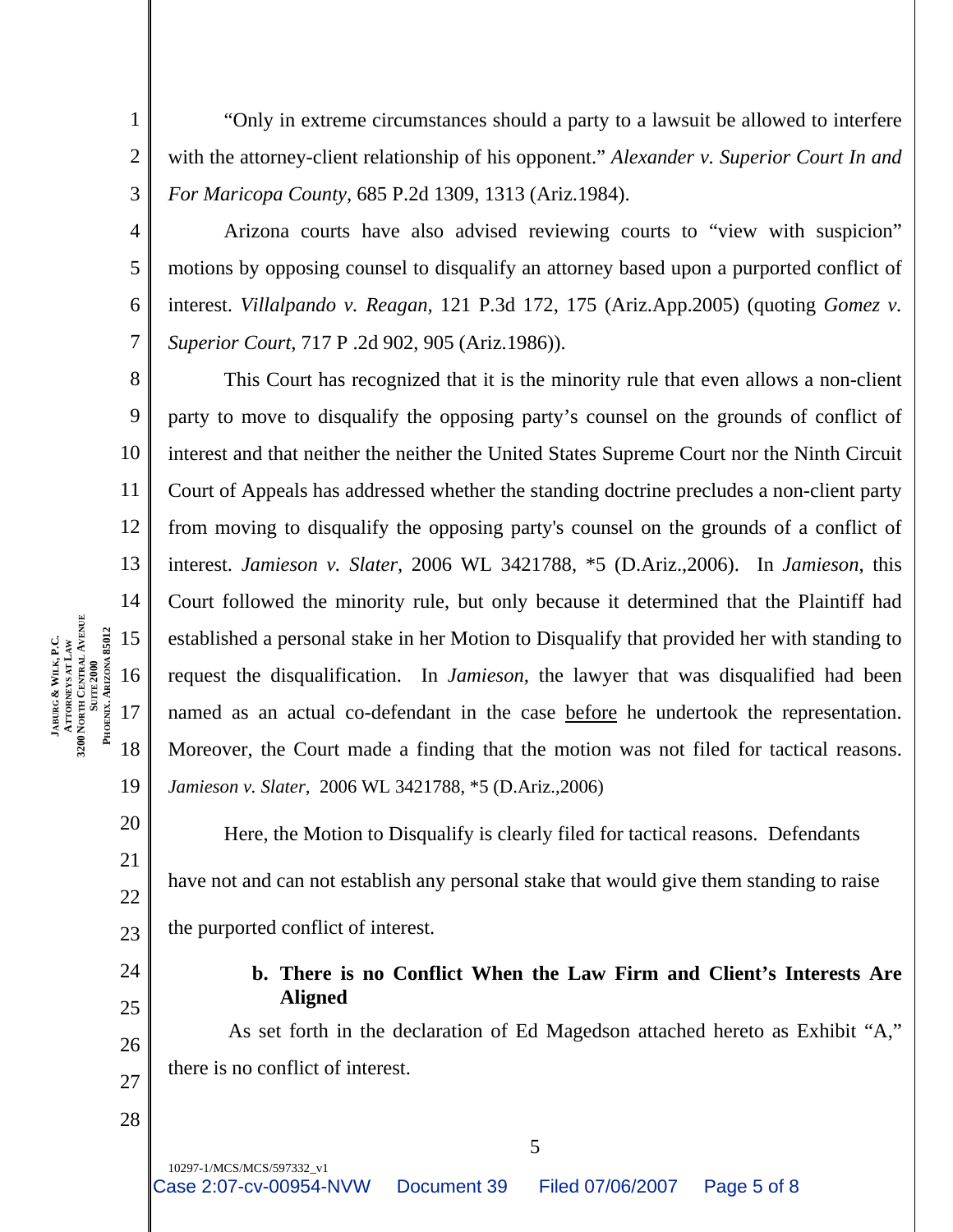Contrary to Defendants' assertion, Plaintiffs' counsel has not acquired a proprietary interest in the cause of action or subject matter of the litigation in violation of ER 1.8. "Proprietary" is defined by Dictionary.com as pertaining to property or ownership. *Dictionary.com Unabridged (v 1.1)*. Retrieved July 06, 2007, from Dictionary.com website: http://dictionary.reference.com/browse/proprietary*Dictionary.com*.

1

2

3

4

5

15

17

**JABURG &**

**3200**

**NORTH CENTRAL** 

**SUITE 2000 PHOENIX, ARIZONA 85012**

PHOENIX. ARIZONA 85012

**AVENUE**

**WILK, P.C. ATTORNEYS AT LAW**

18

10297-1/MCS/MCS/597332\_v1

6 7 8 9 10 11 12 13 14 Plaintiffs do not disagree that Plaintiffs' counsel would benefit from compliance with the preliminary injunction issued in this matter. Similarly, Plaintiffs do not disagree that Plaintiffs' counsel is harmed by the attack on its reputation launched by Defendants. This does not, however, constitute a proprietary interest in the matter. Plaintiffs seek their own monetary damages in this case, and not the damages that have been suffered by their numerous service providers. The gravaman of Plaintiffs' claims is the injury to their reputation and damage to their relationships with their service providers. The fact that one of those service providers is Plaintiffs' counsel does not give Plaintiffs' counsel a proprietary or ownership interest in the claims.

16 19 20 21 22 23 24 If a "proprietary" interest were created as a result of Defendants making defamatory statements about Plaintiffs' counsel, Defendants would easily succeed in depriving Xcentric of the ability to defend this litigation. Defendants continue to violate this Court's order. (See Exhibit "B," a July 5, 2007 email from Stanley bragging that he posted on another website the same content that he has been ordered to take down). If this Court were to grant this motion, there is every reason to believe that Stanley will post false information about whichever firm appears as counsel. Based on Defendants' definition of a proprietary interest, the new counsel would have to be disqualified as well, as would all subsequent attorneys who become the subject of Defendants' wrath. Since Xcentric is a corporation, it could not appear pro se.

25 26 Of course, this absurd result is not contemplated by the rules because being attacked by the opposing party does not create a proprietary interest in a claim.

27 28 Likewise, there is no risk that the representation will be materially limited by a personal interest of the lawyer. Jaburg & Wilk's interest in protecting their reputation is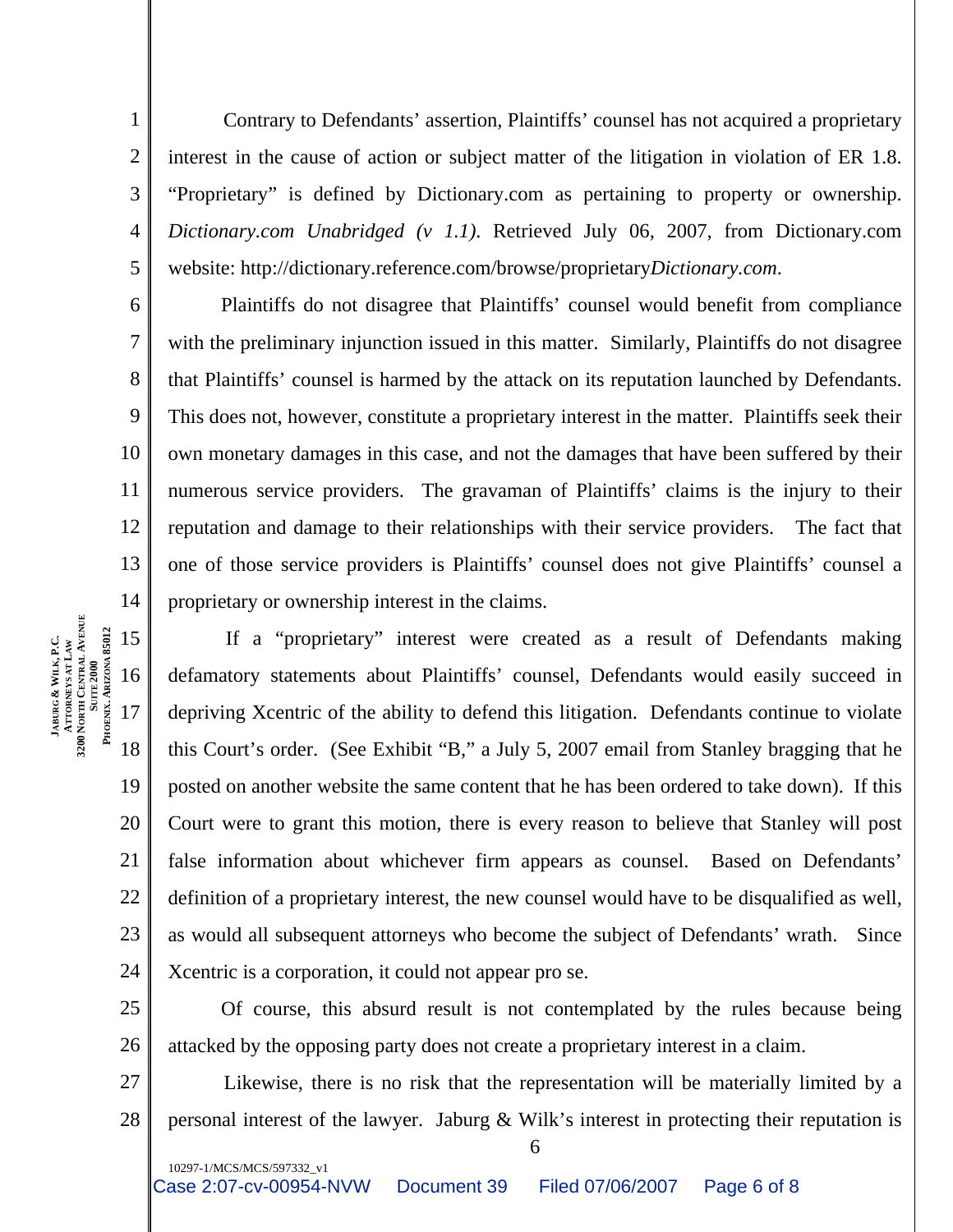| 1 in complete alignment and not contrary to the interests of Xcentric and Magedson to              |
|----------------------------------------------------------------------------------------------------|
| $2 \parallel$ protect their own reputations, the reputations of their service providers, and their |
| 3   relationship with their service providers. Moreover, Jaburg & Wilk has provided and            |
| 4 reasonably believes that it will be able to continue to provide competent and diligent           |
| $5 \parallel$ representation to Plaintiffs. Thus, the representation does not violate ER 1.7.      |

6

7

8

9

10

11

12

13

14

15

16

17

**JABURG &**

**3200**

**NORTH CENTRAL** 

**SUITE 2000 PHOENIX, ARIZONA 85012**

**AVENUE**

**WILK, P.C. ATTORNEYS AT LAW**

18

#### IV. **CONCLUSION**

For all of the foregoing reasons, Plaintiffs request that the Court deny The QED Defendants' Motion to Disqualify Plaintiffs' Counsel.

DATED this 6<sup>th</sup> day of July, 2007.

#### **JABURG & WILK, P.C.**

<u>s/ Maria Crimi Speth</u><br>Maria Crimi Speth Attorneys for Plaintiffs

#### **Certificate of Service**

I hereby certify that on July 6, 2007, I electronically transmitted the attached document to the Clerk's Office using the CM/ECF System for filing, and for transmittal of a Notice of Electronic Filing to the following CM/ECF registrants:

| 19 | a Notice of Electronic Filing to the following CM/ECF registrants:                                    |  |  |
|----|-------------------------------------------------------------------------------------------------------|--|--|
| 20 | Teresa Kay Anderson<br>Snell & Wilmer LLP                                                             |  |  |
| 21 | One Arizona Center<br>400 E Van Buren                                                                 |  |  |
| 22 | Phoenix, AZ 85004                                                                                     |  |  |
| 23 | Michael Kent Dana<br>Snell & Wilmer LLP                                                               |  |  |
| 24 | 400 E Van Buren<br>Phoenix, AZ 85004-0001                                                             |  |  |
| 25 | Attorneys for Defendants Robert Russo,                                                                |  |  |
| 26 | QED Media Group, LLC and Internet<br><b>Defamation League</b>                                         |  |  |
| 27 |                                                                                                       |  |  |
| 28 |                                                                                                       |  |  |
|    | 7                                                                                                     |  |  |
|    | 10297-1/MCS/MCS/597332_v1<br>Case 2:07-cv-00954-NVW<br>Filed 07/06/2007<br>Document 39<br>Page 7 of 8 |  |  |